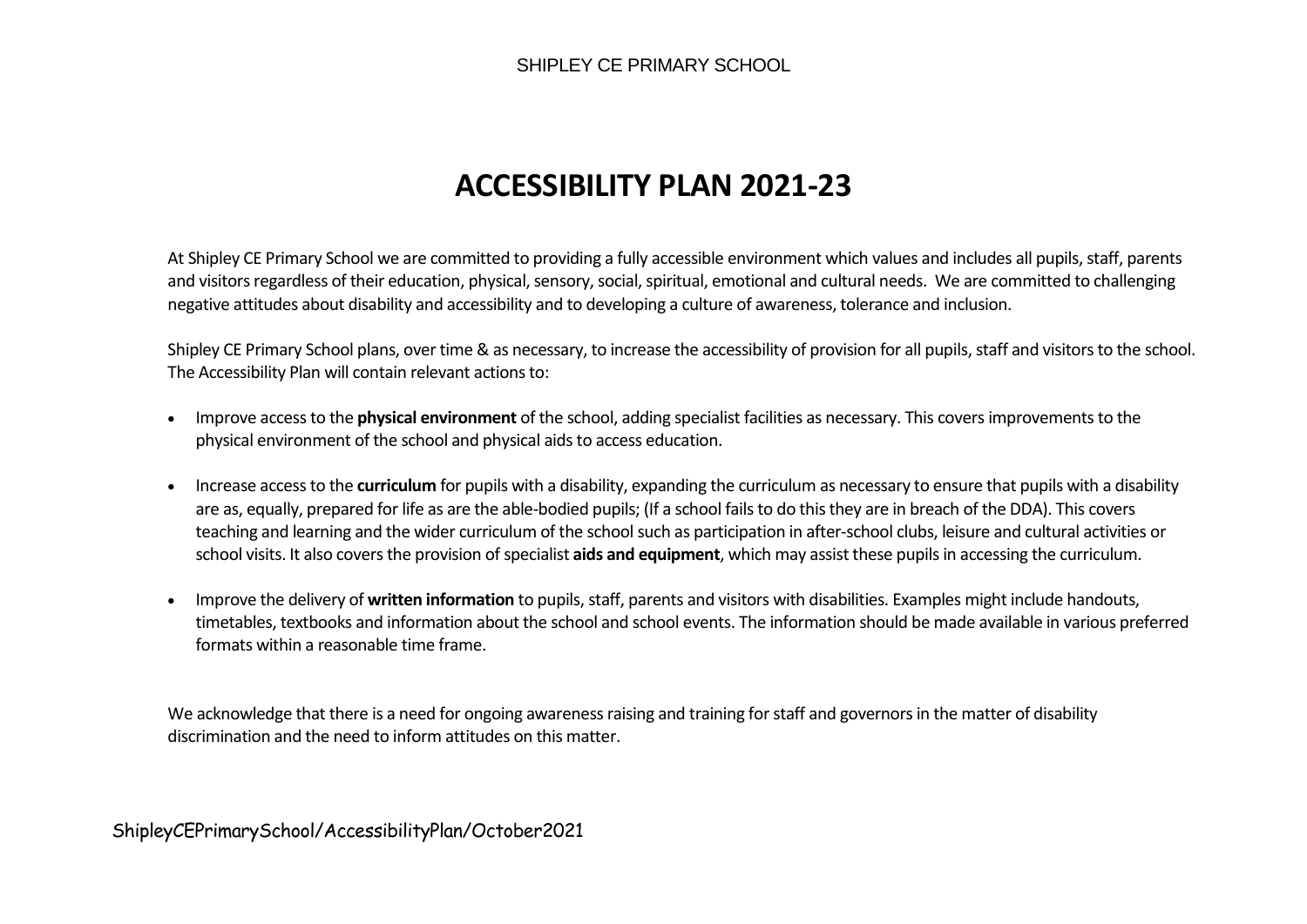## SHIPLEY CE PRIMARY SCHOOL

The Accessibility Plan should be read in conjunction with the following policies, strategies and documents:

- Curriculum policies
- Equal Opportunities
- Staff Handbook
- Health & Safety (including off-site safety)
- SEND policy
- Behaviour policy
- Single Equality Policy encompassing race, gender and disability

The Action Plan for physical accessibility relates to the Environmental Access Audit of the School, which is undertaken by the Local Authority on a needs basis via the Sensory Support Team, Moving and Handling Advisor and Occupational Therapy service. It may not be feasible to undertake some of the works during the life of this current Accessibility Plan and therefore some items will roll forward into subsequent plans. The audit will need to be revisited prior to the end of each first three-year plan period in order to inform the development of the new Plan for the following period. As we have a statemented child on roll with a registered disability, advice will be sought as required to meet any specific developmental adjustments to the environment or specific equipment as the child progresses through the school.

The Plan will be monitored annually by school Governors. The Plan may be monitored by Ofsted as part of their inspection cycle.

New Plan devised and approved by Governors October 2021

Signed **Signed Signed Signed Signed Signed COLORE COLORE COLORE COLORE COLORE COLORE COLORE COLORE COLORE COLORE COLORE COLORE COLORE COLORE COLORE COLORE COLORE COLORE COLORE** 

Chair of Governing Body

Next Review September 2022

ShipleyCEPrimarySchool/AccessibilityPlan/October2021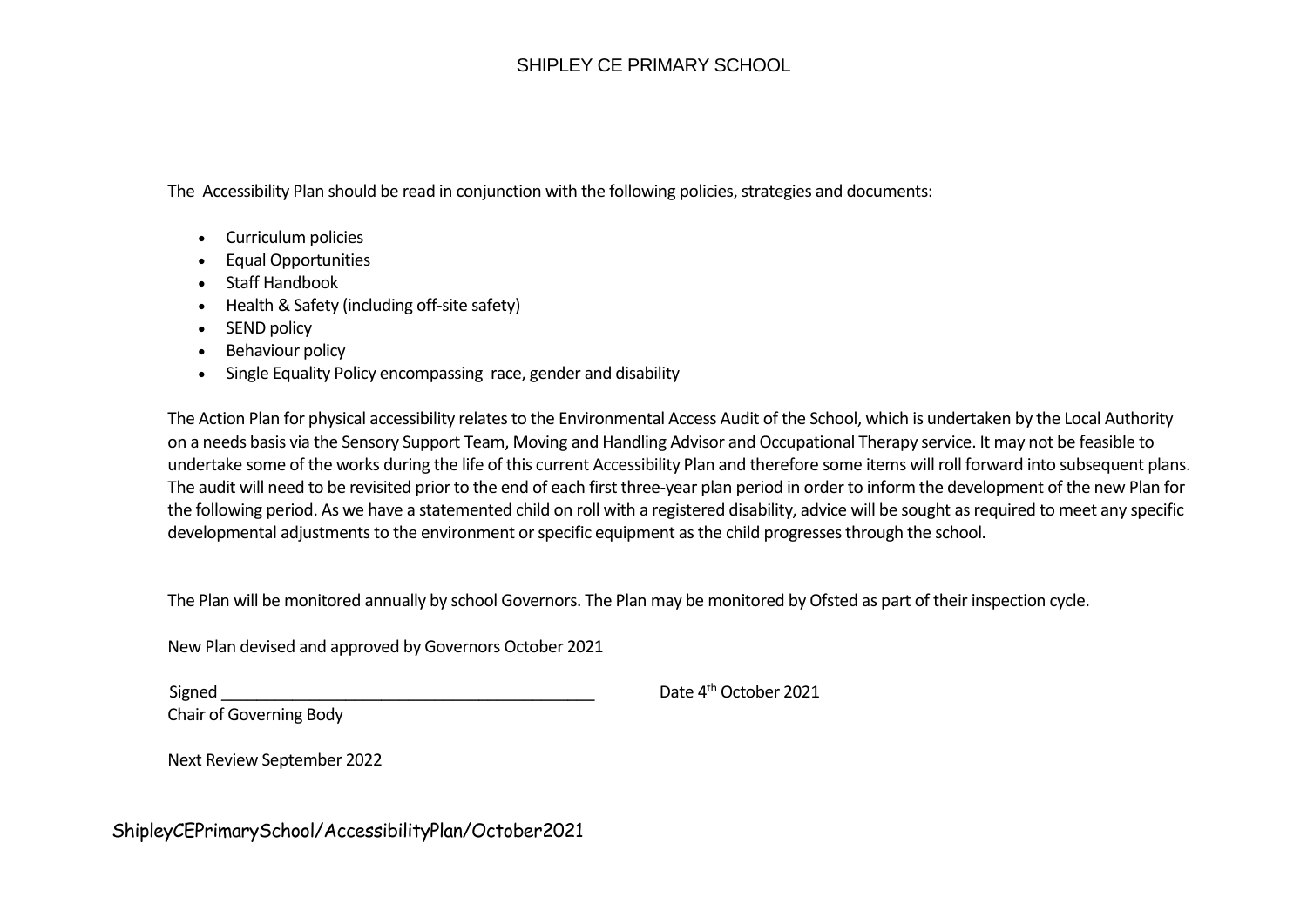|               | <b>Target</b>                                                                | <b>Actions</b>                                                                                                                                                         | <b>Outcome</b>                                                                                                                          | <b>Timeframe</b>                                                                                          | Responsibility                                                           |
|---------------|------------------------------------------------------------------------------|------------------------------------------------------------------------------------------------------------------------------------------------------------------------|-----------------------------------------------------------------------------------------------------------------------------------------|-----------------------------------------------------------------------------------------------------------|--------------------------------------------------------------------------|
| Short<br>term | To increase the<br>number of<br>accessible toilets<br>and sinks<br>Sycamores | Installation of additional WC and<br>refurbishment of existing toilets and<br>sinks in Sycamores. New toilets,<br>flooring and cubicles                                | More toilet and handwashing facilities<br>with easy push taps and flushes.<br>Increased level of hygiene                                | October 2020                                                                                              | Head &<br>Governors H & S<br>committee                                   |
| Med<br>term   | To upgrade Oaks<br>toilet areas                                              | Re-siting of 2 new low level flush<br>toilets at the back of the hut<br>Re-decoration<br>New flooring<br>Accessible taps & paper dispensers                            | Toilets clean and accessible<br>Space is created at the entrance to the<br>hut so pupils can move between the two<br>classrooms freely. | Autumn 21                                                                                                 | Head & Govs<br>finance<br>committee                                      |
| Long<br>term  | To improve walking<br>access and safe<br>parking in School<br>Lane           | Collect views of parents<br>Create video to show to relevant<br>agency<br>Campaign for extension to pavement<br>through Safer Routes to School &<br><b>Travel Plan</b> | Safer routes to school for parents and<br>pupils                                                                                        | This is in process but<br>the land ownership<br>complexities make it<br>hard to forecast the<br>timeframe | Head &<br>Governors H & S<br>committee<br>Local contacts &<br><b>PCC</b> |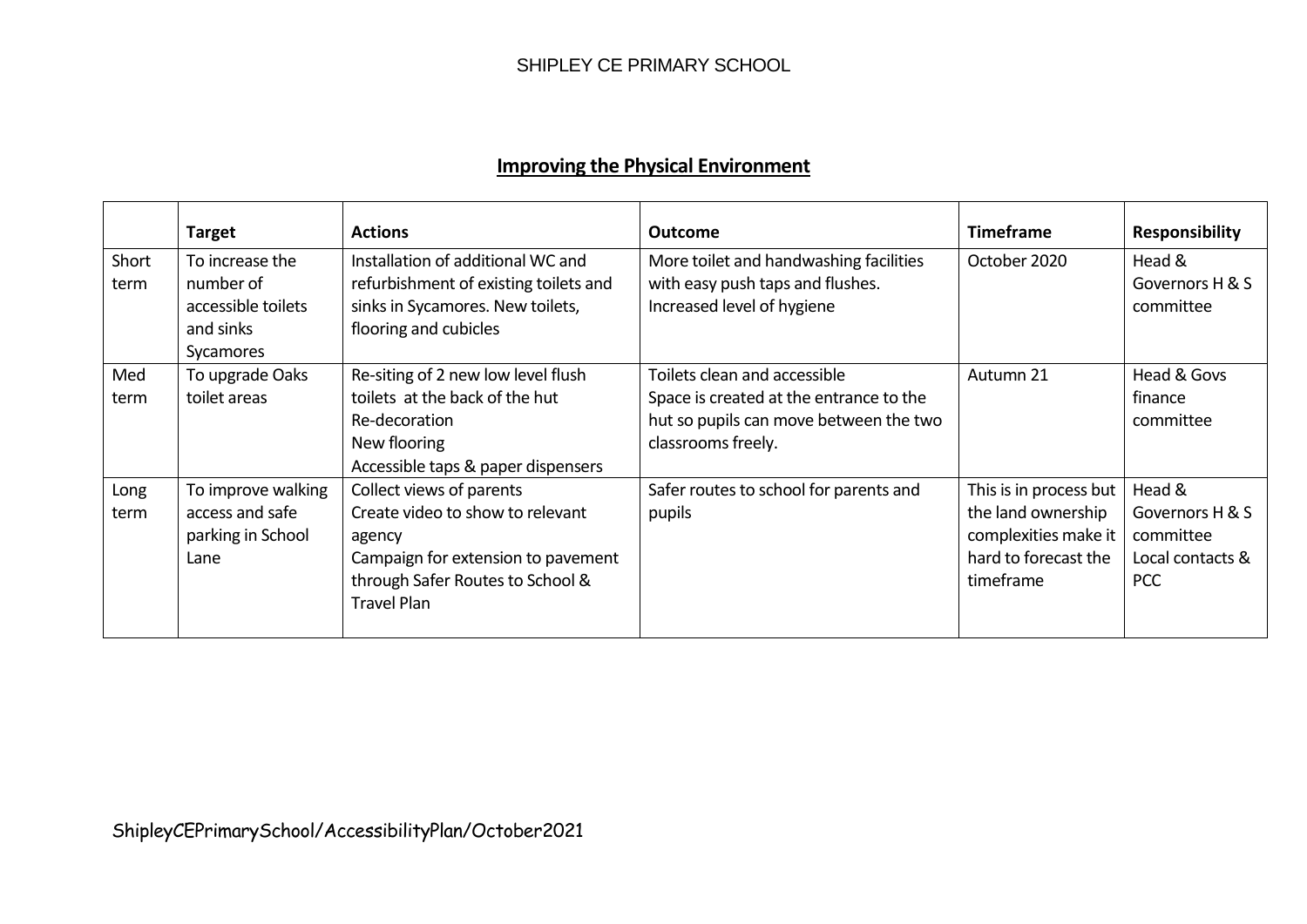## **Improving the Curriculum**

|               | <b>Target</b>                                          | <b>Actions</b>                                                         | <b>Outcome</b>                                                                         | <b>Timeframe</b>                             | <b>Responsibility</b> |
|---------------|--------------------------------------------------------|------------------------------------------------------------------------|----------------------------------------------------------------------------------------|----------------------------------------------|-----------------------|
| Short<br>term | Catch up<br>programmes                                 | $2nd/3rd$ tranche of funding<br>Impact of interventions analysed       | Support is targeted and strategic<br>Pupils can make good progress and some            | From Sept 21 until<br>funding ceases         | Head/GS/Govs          |
|               | completed and<br>reviewed for impact                   | What next approach                                                     | pupils make accelerated progress                                                       |                                              |                       |
| Med<br>term   | To ensure there is<br>good provision for               | Analysis of current provision for the<br>teaching of diversity through | Diversity considered by all staff with<br>regard to the curriculum                     | Research based<br>study Autumn 21            | Subject leaders       |
|               | the teaching of<br>diversity through<br>the curriculum | English<br>$\bullet$<br><b>STEM subjects</b><br>$\bullet$              |                                                                                        | <b>Presented to Govs</b><br>& staff March 22 |                       |
|               |                                                        | <b>RE</b><br>$\bullet$<br>Curriculum themes<br>$\bullet$               |                                                                                        |                                              |                       |
| Long<br>term  | Dyslexia Friendly<br>School award                      | Collect evidence to meet the criteria<br>for Dyslexia Friendly Award   | School to gain Dyslexia Friendly School<br>Award. Effective support for pupils at risk | By Autumn term<br>2022                       | Head/SENCO<br>JG      |
|               | To ensure all staff<br>receive adequate                |                                                                        | of dyslexia and ASD to facilitate good<br>progress                                     |                                              | All staff             |
|               | training to provide                                    |                                                                        | Staff are knowledgeable about SPLD and                                                 |                                              |                       |
|               | for pupils with SPLD                                   |                                                                        | are able to provide effective support for<br>pupils                                    |                                              |                       |
|               |                                                        |                                                                        | Investigate use of LEXPLORE programme                                                  |                                              |                       |